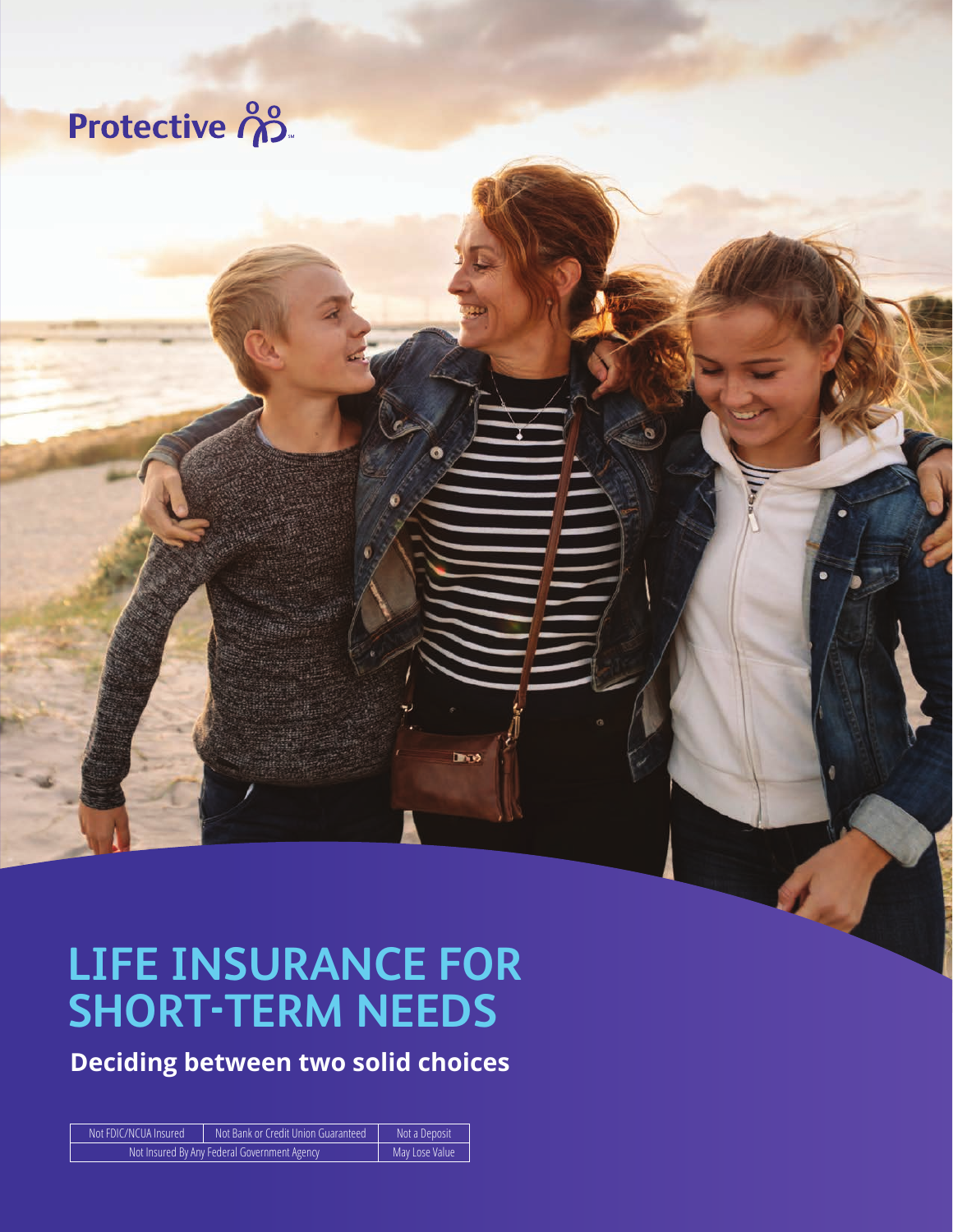

## **We understand that one size doesn't fit all.**

When it comes to life insurance coverage, you need solid choices that fit your specific needs. Maybe you're just starting your career and family, and need short-term protection with inexpensive premiums. Or, you might be looking for a bit more flexibility and coverage, without losing sight of your budget. Either way, we've got you covered. It's that simple.

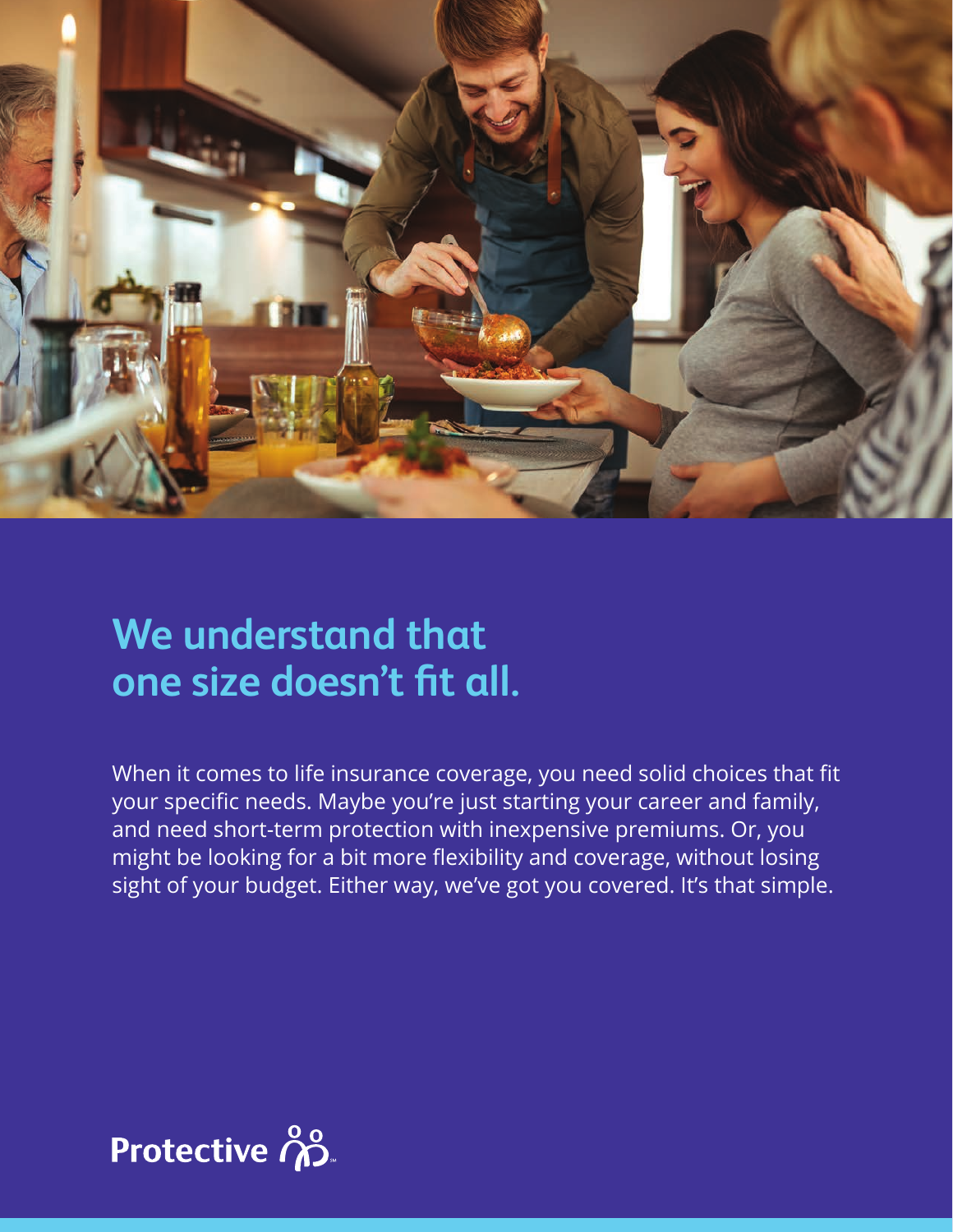### **Classic or custom?**

Built with our customers in mind, Protective Life offers two short-term solutions: Protective® Classic Choice term and Protective Custom Choice<sup>SM</sup> UL (10-30). How do you know which is right for you? Follow the path below to find out.

#### **What is your top priority when choosing life insurance?**

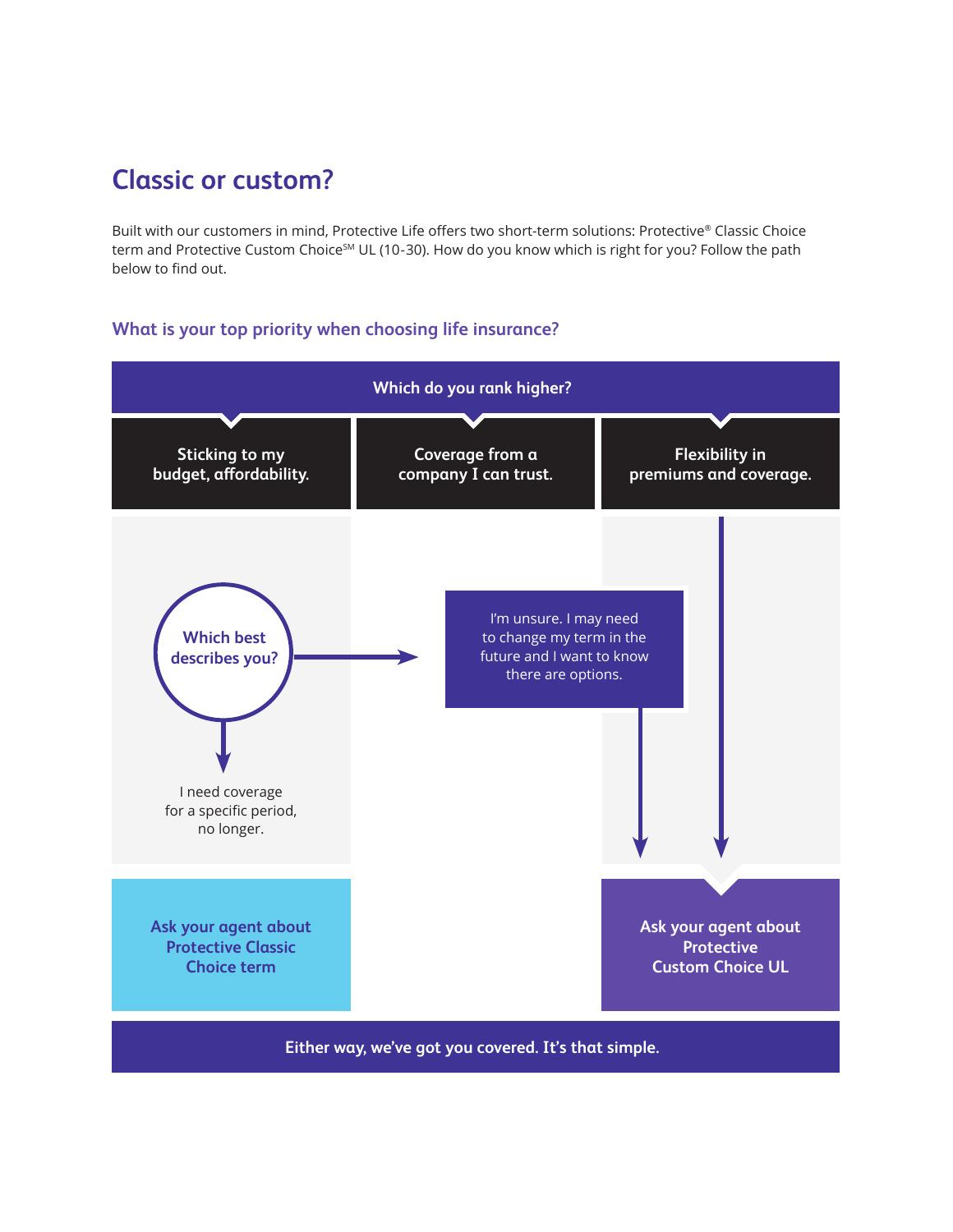|                                                                                                                                                                                                        | <b>Protective Classic Choice term:</b><br>Streamlined, affordable coverage for today's needs.                                                                                                                                                                                                                                                                                                                                                                                                                                                                                                                                                        |  |
|--------------------------------------------------------------------------------------------------------------------------------------------------------------------------------------------------------|------------------------------------------------------------------------------------------------------------------------------------------------------------------------------------------------------------------------------------------------------------------------------------------------------------------------------------------------------------------------------------------------------------------------------------------------------------------------------------------------------------------------------------------------------------------------------------------------------------------------------------------------------|--|
| <b>Who should</b><br>consider this policy?                                                                                                                                                             | Those seeking the most affordable coverage to cover immediate needs, for<br>a specified period of time.                                                                                                                                                                                                                                                                                                                                                                                                                                                                                                                                              |  |
| <b>Policy type</b>                                                                                                                                                                                     | Term                                                                                                                                                                                                                                                                                                                                                                                                                                                                                                                                                                                                                                                 |  |
| Short term options                                                                                                                                                                                     | The following terms are available on these policies: 10, 15, 20, 25, 30, 35, 40 years                                                                                                                                                                                                                                                                                                                                                                                                                                                                                                                                                                |  |
| <b>Issue ages</b><br>and risk classes                                                                                                                                                                  | Select Preferred, Preferred, Non-Tobacco, Tobacco<br>• 10-year plan: ages 18-75<br>• 30-year plan: ages 18-58 (18-43 for tobacco)<br>* 15-year plan: ages 18-75 (18-68 for tobacco)<br>* 35-year plan: ages 18-50 (18-40 for tobacco)<br>* 20-year plan: ages 18-70 (18-62 for tobacco)<br>• 40-year plan: ages 18-45 (18-40 for tobacco)<br>* 25-year plan: ages 18-60 (18-52 for tobacco)                                                                                                                                                                                                                                                          |  |
| What happens at<br>the end of the term?                                                                                                                                                                | With Protective Classic Choice term, at the end of your term, your coverage ends, unless you<br>choose to extend. If you want to extend your coverage, your death benefit will remain level,<br>but your premiums will increase.                                                                                                                                                                                                                                                                                                                                                                                                                     |  |
| <b>Grace period</b><br>For times when you may have<br>a late payment, we allow the<br>following number of days<br>after the premium due date<br>to make your payment and<br>keep your policy in force. | 31 Days (61 days in California)                                                                                                                                                                                                                                                                                                                                                                                                                                                                                                                                                                                                                      |  |
| <b>Conversion options</b><br>(Product availability may vary at<br>the time of conversion.)                                                                                                             | You will be able to convert your policy during years 1 through 5 to the following products:<br>• Protective Advantage Choice <sup>SM</sup> UL<br>Protective® Lifetime Assurance UL<br>• Protective Non-Par Whole Life<br>• ProClassic Legacy <sup>SM</sup> UL<br>• Protective® Strategic Objectives II VUL<br>• ProClassic IISM UL<br>• Protective Indexed Choice <sup>SM</sup> UL<br>You will have the following conversion options after year 5:<br>• ProClassic Legacy<br>• Protective Non-Par Whole Life<br>(for 10-Year Term: Up to 8 years, for 15-Year Term: Up to 13 years,<br>and for 20-, 25-, 30-, 35- and 40-Year Terms: Up to 18 years) |  |
| <b>Riders and</b><br>endorsements                                                                                                                                                                      | Options available to customize your coverage:<br>• Accidental Death Benefit Rider<br>• Income Provider Option<br>• Children's Term Life Insurance Rider<br>• Waiver of Specified Premium<br>• Terminal Illness Accelerated Death Benefit Rider                                                                                                                                                                                                                                                                                                                                                                                                       |  |
| <b>Premium flexibility</b>                                                                                                                                                                             | You will pay a level premium either monthly, quarterly, semi-annually<br>or annually in order to maintain your coverage level.                                                                                                                                                                                                                                                                                                                                                                                                                                                                                                                       |  |
| <b>Maturity age</b>                                                                                                                                                                                    | 95                                                                                                                                                                                                                                                                                                                                                                                                                                                                                                                                                                                                                                                   |  |
| Summing it up                                                                                                                                                                                          | Protective Classic Choice term is for those who need to stick to a budget<br>but want to make sure their loved ones are protected in case of death.                                                                                                                                                                                                                                                                                                                                                                                                                                                                                                  |  |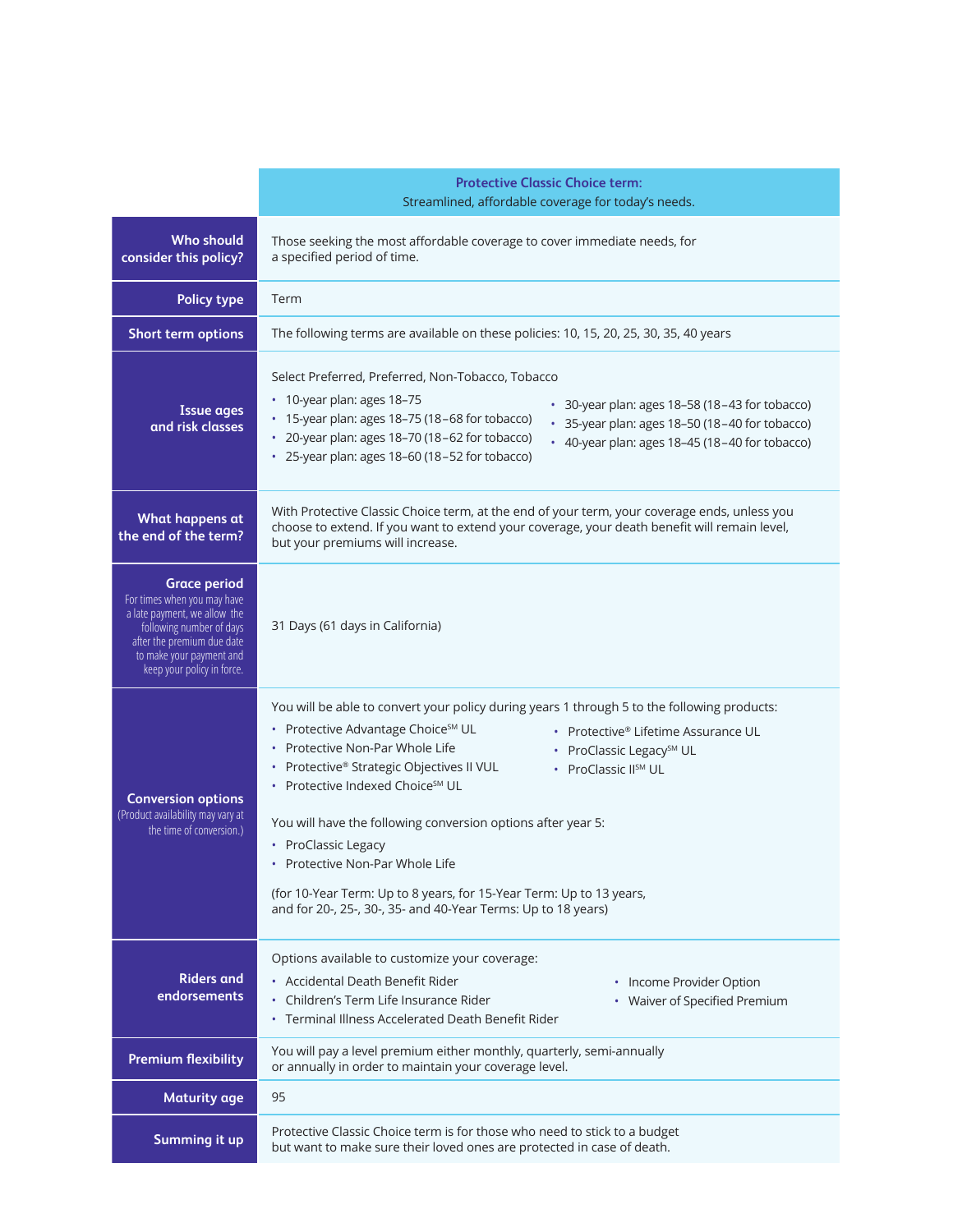|                                                                                                                                                                                                        | <b>Protective Custom Choice Universal Life:</b><br>Flexible, affordable protection that stands the test of life.                                                                                                                                                                                                                                                                |  |
|--------------------------------------------------------------------------------------------------------------------------------------------------------------------------------------------------------|---------------------------------------------------------------------------------------------------------------------------------------------------------------------------------------------------------------------------------------------------------------------------------------------------------------------------------------------------------------------------------|--|
| <b>Who should</b><br>consider this policy?                                                                                                                                                             | Those who want affordable coverage, but are interested in leaving options open for future<br>coverage needs. They find conversion options and additional riders attractive and are willing<br>to pay a little more in premium for that flexibility.                                                                                                                             |  |
| <b>Policy type</b>                                                                                                                                                                                     | Universal Life                                                                                                                                                                                                                                                                                                                                                                  |  |
| Short term options                                                                                                                                                                                     | The following terms are available on these policies: 10, 15, 20, 25, 30 years                                                                                                                                                                                                                                                                                                   |  |
| <b>Issue ages</b><br>and risk classes                                                                                                                                                                  | Select Preferred, Preferred, Non-Tobacco, Tobacco<br>• 10-year plan: ages 18-75<br>* 25-year plan: ages 18-55 (18-52 for tobacco)<br>* 15-year plan: ages 18-70<br>* 30-year plan: ages 18-55 (18-43 for tobacco)<br>* 20-year plan: ages 18-65 (18-63 for tobacco)                                                                                                             |  |
| What happens at<br>the end of the term?                                                                                                                                                                | With Protective Custom Choice UL, you can continue coverage past your term, keeping your<br>same premium. Your death benefit will decrease post-term with your premiums remaining level.*                                                                                                                                                                                       |  |
| <b>Grace period</b><br>For times when you may have<br>a late payment, we allow the<br>following number of days<br>after the premium due date<br>to make your payment and<br>keep your policy in-force. | 61 Days                                                                                                                                                                                                                                                                                                                                                                         |  |
| <b>Conversion options</b><br>(Product availability may vary<br>at the time of conversion.)                                                                                                             | You will have the option to convert to any of the following options anytime in the first 20 policy<br>years, up to age 70:<br>• Protective Advantage Choice UL<br>Protective Indexed Choice UL<br>Protective Strategic Objectives II VUL<br>٠<br>Protective Non-Par Whole Life<br>$\bullet$<br>Protective Lifetime Assurance UL<br><b>ProClassic Legacy</b><br>ProClassic II UL |  |
| <b>Riders and</b><br>endorsements                                                                                                                                                                      | • Income Provider Option<br>• Accidental Death Benefit Rider<br>• Waiver of Specified Premium<br>Children's Term Life Insurance Rider<br>• Terminal Illness Accelerated Death Benefit Rider                                                                                                                                                                                     |  |
| <b>Premium flexibility</b>                                                                                                                                                                             | Premiums are flexible. Your agent can talk to you about how you can<br>increase or decrease your premiums while keeping your policy in force.                                                                                                                                                                                                                                   |  |
| <b>Maturity age</b>                                                                                                                                                                                    | No stated maturity age. Premiums and charges discontinue at attained age 121.                                                                                                                                                                                                                                                                                                   |  |
| Summing it up                                                                                                                                                                                          | Protective Custom Choice UL is for those who are looking for a budget-friendly protection<br>solution, but also seek flexibility and options to plan for life's curveballs that may be down<br>the road.                                                                                                                                                                        |  |

\* Premiums only remain level until the Death Benefit decreases to \$10,000, after which premiums would start to increase.